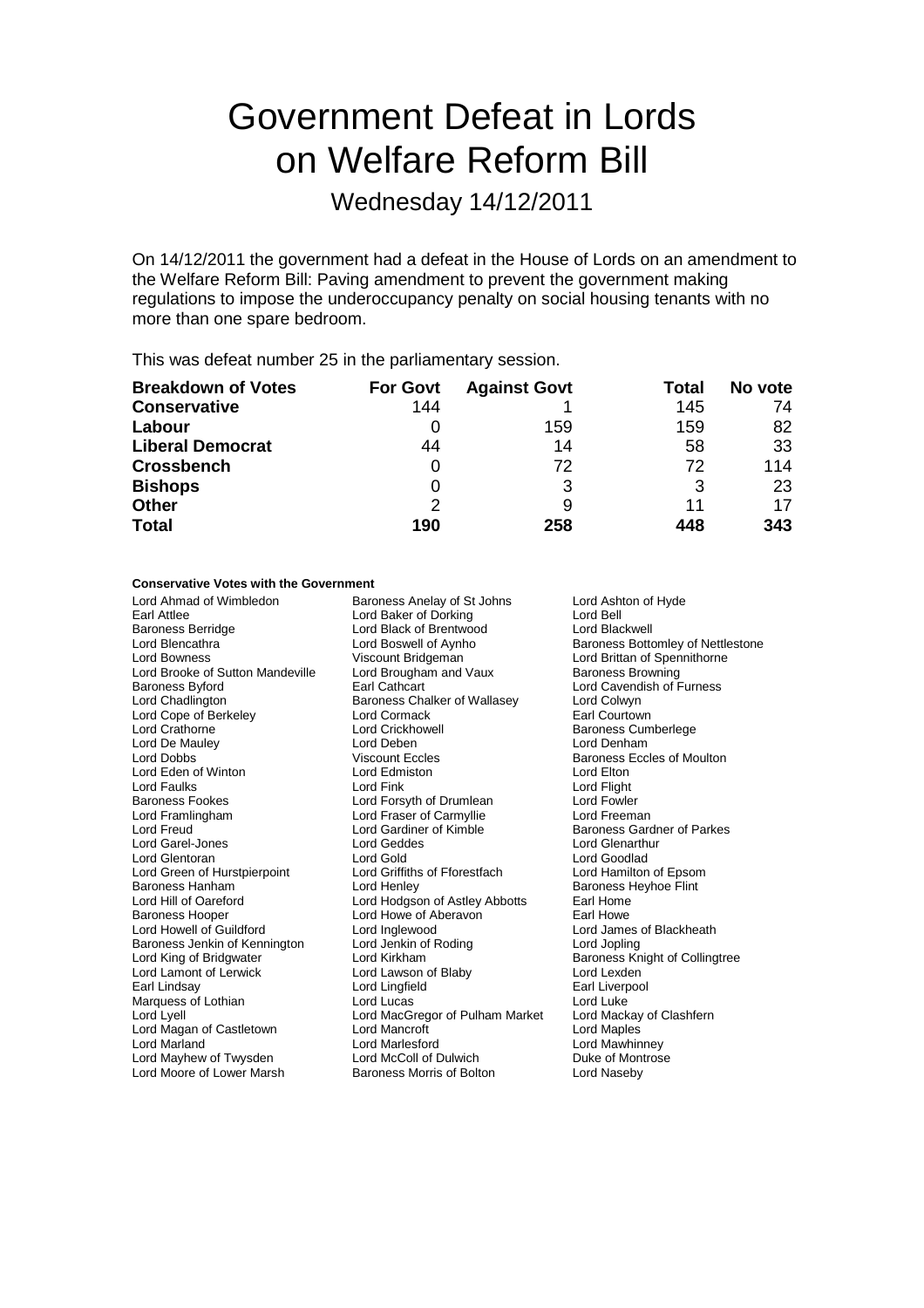Baroness Newlove Lord Northbrook Lord Norton of Louth Baroness O'Cathain **Example 2** Lord Patten **Baroness Perry of Southwark**<br>
Baroness Rawlings **Baroness Perry of Southwark**<br>
Lord Ribeiro Baroness Rawlings Lord Renton of Mount Harry Lord Ribeiro Lord Risby **Lord Rotherwick**<br> **Baroness Seccombe** Lord Selkirk of Douglas Baroness Shephard of Northwold Earl Shrewsbury Lord Soulsby of Lord Soulsby of Baroness Stedman-Scott Lord Stewartby Baroness Stowell of Beeston Lord Strathclyde Cord Taylor Cord Taylor Cord Taylor Cord Trimble Cord Trimble Cord True Baroness Trumpington **Viscount Ullswater** Maximum Baroness Verman Viscount Ullswater **Baroness Verman Viscount Ullswater** Baroness Warsi Lord Wade of Chorlton Lord Wakeham Baroness Lord Wakeham Baroness Warsing Lord War<br>Lord Wasserman Baroness Wars Lord Wasserman **Lord Wei Communist Communist Communist Communist Communist Communist Communist Communist Communist Communist Communist Communist Communist Communist Communist Communist Communist Communist Communist Communi** 

- Extra Discrement Scott<br>
Lord Strathclyde<br>
Lord Taylor of Holbeach<br>
Lord Taylor of Holbeach Lord Trimble **Contains Corporation Corporation**<br>
Unitate Lord True Viscount Ullswater<br>
Corporation Corporation Character Baroness Verma Lord Wolfson of Sunningdale
- Baroness Seccombe **Lord Selkirk of Douglas** Baroness Shackleton of Belgravia<br>Baroness Sharples **Baroness Sharples** Lord Shaw of Northstead Lord Sheikh Lord Shaw of Northstead<br>
Earl Shrewsbury Carl Lord Soulsby of Swaffham Prior

## **Conservative Votes against the Government**

Lord Newton of Braintree

### **Labour Votes with the Government**

## **Labour Votes against the Government**

Lord Anderson of Swansea<br>Baroness Bakewell **Baroness Bakewell** Baroness Bakewell **Roman Exercise Contract Lord Barnett** Cord Baroness Billingham<br>Lord Berkeley **Lord Billingham** Cord Billingham Lord Bilston Baroness Blackstone **Lord Boateng**<br>
Lord Boyd of Duncansby **Lord Bradley** Lord Boyd of Duncansby Lord Bradley Lord Bradley Lord Brooke of Alverthorpe<br>
Lord Brookman Lord Brooks of Tremorfa Lord Carter of Coles Lord Brookman Lord Brooks of Tremorfa Lord Carter of Cole<br>
Lord Christopher Lord Clarke of Hampstead Lord Clinton-Davis Lord Christopher Lord Clarke of Hampstead Lord Clinton-Davis Baroness Cohen of Pimlico Lord Collins of Highbury Baroness Cohen of Pimlico Lord Collins of Highbury Cord Chixon<br>
Lord Davies of Stamford Lord Dixon Baroness Donaghy Lord Donoughue Baroness Drake Lord Dubs<br>
Lord Evans of Parkside<br>
Lord Evans of Watford Lord Evans of Parkside **Lord Evans of Watford** Lord Evans of Temple Guiting<br>
Lord Falconer of Thoroton **Baroness Farrington of Ribbleton** Lord Faulkner of Worcester Lord Falconer of Thoroton Baroness Farrington of Ribbleton<br>Lord Filkin Lord Baroness Ford Lord Filkin **Baroness Ford** Lord Foster of Bishop Auckland<br>
Lord Foulkes of Cumnock **Baroness Gale** Baroness Gale Baroness Gibson of Market Ras Lord Glasman **Baroness Golding** Lord Gordon of Strathblane<br>Baroness Goudie **Baroness Gould of Potternewton** Lord Graham of Edmonton Lord Grantchester Lord Grenfell Lord Grocott Lord Harris of Haringey Lord Harrison<br>Lord Haskel Lord Haworth Lord Haworth Baroness Healy of Primrose Hill Baroness Henig Baroness Healy of Eggare<br>Lord Hollick Baroness Hollis of Heigham Lord Howarth of Newport Baroness Howells of St Davids Lord Howie of Troon Cord Hoyle<br>
Lord Hughes of Woodside Cord Hunt of Kings Heath Cord Baroness J Lord Hughes of Woodside Lord Hunt of Kings Heath Baroness Jones of Whitchurch<br>
Lord Jordan Lord Jord Judd Lord Cord Lord Kennedy of Southwark Baroness Kennedy of The Shaws Lord King of West Bromwich The Baroness King of Bow<br>Baroness Kinnock of Holyhead Lord Kinnock Lord Knight of Weymouth Baroness Kinnock of Holyhead Lord Kinnock Lord Cord Cord Lord Knight Cord Lord Levy<br>
Lord Layard Lord Levy Lord Levy Baroness Liddell of Coatdyke Lord Liddle Lord Liddle Lord Lipsey<br>
Baroness Lister of Burtersett Lord Lord Lympne Lord MacKenzie of Culkein Baroness Lister of Burtersett Lord Lympne Lord Lord MacKenzie<br>
Lord Mackenzie of Framwellgate Baroness Mallalieu Lord Mandelson Lord Mackenzie of Framwellgate Baroness Mallalieu Lord Mandelson Baroness Massey of Darwen Lord McAvoy Lord McAvols Baroness McDonagh<br>
Lord McFall of Alcluith Baroness McIntosh of Hudnall Lord McKenzie of Luton Lord Mitchell<br>
Lord Morris of Handsworth **Exercise Services** Cord Morris of Manchester<br>
Lord Morris of Handsworth **Banchest Band Access** Morris of Yardley **Lord Morris of Aberavon** Lord Morris of Handsworth Baroness Morris of Yardley<br>
Lord Noon<br>
Baroness Nye Lord Noon Baroness Nye Lord O'Neill of Clackmannan<br>
Lord Parekh Lord Patel of Bradford Lord Patel of Blackburn Lord Parekh Lord Patel of Bradford Lord Patel of Bradford Lord Patel of Blackburn<br>
Baroness Pitkeathley Lord Ponsonby of Shulbrede Lord Prescott Baroness Pitkeathley **Lord Ponsonby of Shulbrede**<br>Baroness Prosser **Communist Present Baroness Quin** Baroness Prosser **Baroness All Baroness Quin** Baroness Ramsay of Cartvale<br>1991 Lord Reid of Cardowan Baroness Rendell of Babergh Lord Richard **Communist Communist Communist Communist Communist Communist Communist Communist Communist Communist Communist Communist Communist Communist Communist Communist Communist Communist Communist Communist Communis** Baroness Royall of Blaisdon Lord Sawyer Communication Baroness Scotland Baroness Scotland Corp Baroness Scotla<br>Lord Sewel Corp Baroness Sherlock Corp Viscount Simon Baroness Smith of Basildon<br>
Lord Stevenson of Balmacara<br>
Lord Stone of Blackheath Baroness Thornton

Baroness Adams of Craigielea Lord Adonis Lord Ahmed **Baroness Billingham Lord Bilston Lord Bilston Lord Boatena**<br>
Lord Boatena<br>
Lord Borrie Lord Davies of Stamford<br>
Lord Donoughue Consumer Baroness Drake Baroness Gould of Potternewton Lord Graham<br>Lord Grenfell **Contains Container Contains Container** Baroness Hollis of Heigham<br>Lord Howie of Troon Lord Judd<br>
Lord King of West Bromwich<br>
Baroness King of Bow Lord Lea of Crondall Lord Levy<br>
Lord Liddle Lord Lipsey Baroness McIntosh of Hudnall Baroness Sherlock<br>Lord Snape Exaroness Taylor of Bolton Lord Temple-Mord Touhig<br>
Lord Touhig<br>
Lord Triesman

Lord Foulkes of Cumnock **Baroness Gale** Baroness Gale Baroness Gibson of Market Rasen<br>
Baroness Golding Baroness Golding Lord Gordon of Strathblane Lord Haworth **Baroness Hayter of Kentish Town**<br>
Baroness Henig **Baroness Hilton** of Eggardon Baroness Rendell of Babergh Lord Stevenson of Basildon Lord Shape Carolic Cord Stevenson of Balmacara Lord Stone of Blackheath Lord Stone Symons of Vernham Dean Lord Stone of Blackheath Lord Temple-Morris Cord Taylor of Blackheath Lord Temple-Morris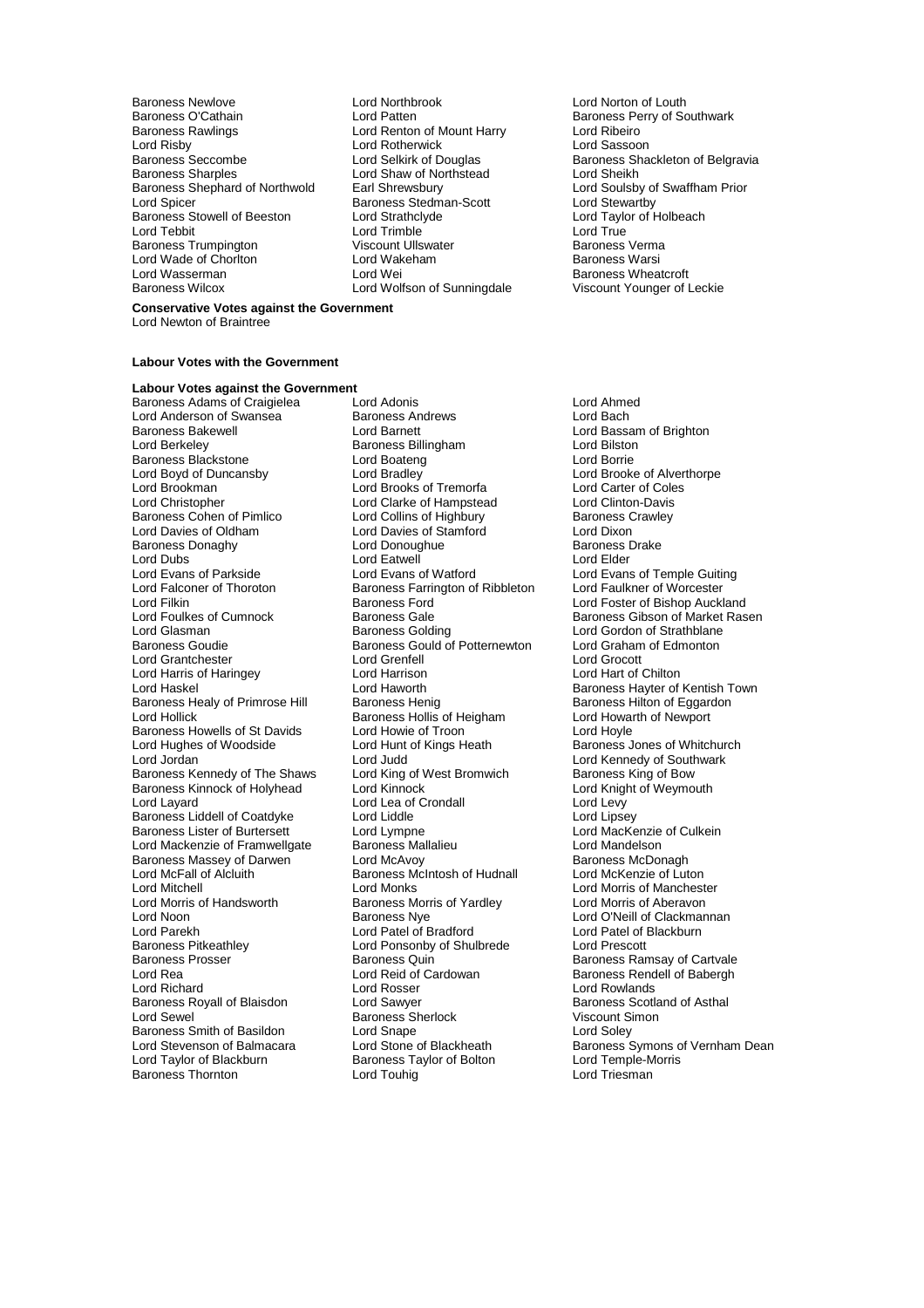## **Liberal Democrat Votes with the Government**

Baroness Northover **Lord Palmer of Childs Hill** Baroness Randerson<br>
Lord Razzall Lord Stephen Lord Taverne Lord Taverne Lord Tyler<br>
Lord Thomas of Gresford Lord Tyler Lord Wallace of Saltaire

Lord Tunnicliffe Turnberg Lord Turnberg Baroness Turner of Camden<br>
Lord Warner Camber Baroness Warwick of Undercliffe Lord West of Spithead Lord Warner **Communist Communist Communist Communist Communist Communist Communist Communist Communist Communist Communist Communist Communist Communist Communist Communist Communist Communist Communist Communist Communist** Baroness Wheeler The Baroness Whitaker Cord Whitty<br>Baroness Wilkins Cord Williams of Elvel Cord Winston Baroness Wilkins **Lord Williams of Elvel**<br>
Lord Wood of Anfield
Lord Woolmer of Leeds

Lord Addington Lord Alderdice Lord Bradshaw Baroness Brinton **Carlo Chidgey**<br>
Lord Clement-Jones **Connect Lord Dholakia**<br>
Lord Clement-Jones **Connect Lord Dholakia** Lord Clement-Jones<br>
Lord Dykes **Lord Dividend Baroness Falkner of Margravine** Baroness Garden of Frognal Lord Dykes Baroness Falkner of Margravine Baroness Gard<br>Lord German **Baroness Falkner of Margravine** Baroness Gard Earl Glasgow **Lord Goodhart**<br>
Lord Hussain **Earl Baroness Jolly** Baroness Hamwee Lord Hussain **Baroness Jolly**<br>
Lord Jones of Cheltenham Baroness Kramer **Baroness Hotel Cord Lee of Trafford** Lord Jones of Cheltenham Baroness Kramer Cheltenham Baroness Kramer Lord Lee of Trafford<br>
Lord Lester of Herne Hill Lord Lord Loomba<br>
Lord Lord Lord Lord Lord Lord Lord Baroness Maddock Lord Lester of Herne Hill Lord Loomba Baroness M.<br>
Lord McNally Lord Methuen Lord Methuen Lord Newby Lord McNally **Communist Communist Lord Methuen** Lord Childs Hill **Lord Newby**<br>
Lord Palmer of Childs Hill **Communist Communist Communist Communist Communist Communist Communist Communist Communist Communist Communist Commu** Baroness Randerson **Example 2 Example 2 Lord Razzall** Lord Rodgers of Quarry Bank<br>
Lord Sharkey<br>
Lord Sharkey **Baroness Sharp of Guildford** Lord Shutt of Greetland Baroness Sharp of Guildford Lord Shutt of G<br>
Lord Taverne Lord Teverson Lord Tyler **Comas of Green Corporation**<br>Baroness Walmsley **Communist Corporation** 

## **Liberal Democrat Votes against the Government**

Baroness Tonge

Lord Cotter Lord Kirkwood of Kirkhope<br>Lord Macdonald of River Glaven Baroness Miller of Chilthorne Domer Baroness Linklater of Butterstone Lord Macdonald of River Glaven Baroness Miller Children Baroness Miller Chil<br>Lord Roberts of Llandudno Baroness Scott of Needham Market Lord Shipley Lord Roberts of Llandudno<br>
Lord Smith of Clifton **Barol** Lord Taylor of Goss Moor Lord Taylor of Goss Moor **Baroness Thomas of Winchester**<br>Lord Tordoff

Lord Young of Norwood Green

### **Crossbench Votes with the Government**

## **Crossbench Votes against the Government**

Lord Armstrong of Ilminster Lord Best<br>
Lord Bichard Corp Baroness Boothroyd Lord Butler of Brockwell **Baroness Butler-Sloss** Lord Chorley<br>
Earl Clancarty **Canadian Lord Cobold** Lord Condon Earl Clancarty **Lord Condon Condon** Lord Cobbold **Lord Condon Lord Condon**<br>
Baroness Coussins 
Condon University Condon Craigavon<br>
Lord Dear Baroness Coussins Viscount Craigavon Lord Dear Lord Eames Lord Elystan-Morgan Baroness Emerton Baroness Emerton Baroness Emerton Baroness Emerton Baroness Fi<br>
Baroness Finlay of Llandaff Baroness Finlay Changes Baroness Fiather Viscount Falkland Baroness Finlay of Llandaff<br>
Baroness Greengross Lord Greenway Baroness Greengross Lord Greenway Baroness Grey-Thompson Lord Hall of Birkenhead Lord Hameed<br>
Lord Hennessy of Nympsfield Baroness Hollins<br>
Baroness Hayman Lord Hennessy of Nympsfield Baroness Hollins Baroness Howe of Idlicote Lord Hylton Lord Cord Lord Lord Jay of Every Lord Lord Laming<br>
Lord Kakkar Lord Lord Kilcloonev Lord Lord Laming Lord Lloyd of Berwick Lord Low of Dalston Lord Luce Baroness Masham of Ilton Lord McCluskey Consumers Masham of Ilton Lord McCluskey Consumers Meacher<br>
Viscount Montgomery of Alamein Baroness Morgan of Drefelin Lord Neill of Bladen Viscount Montgomery of Alamein Baroness Morgan of Drefelin Lord Neill of Baroness Neuberger Baroness O'Neill of Bengarye Lord Palmer Baroness Neuberger Baroness O'Neill of Bengarve<br>Lord Pannick Lord Patel Lord Pannick Lord Patel Baroness Prashar<br>Lord Quirk Lord Ramsbotham Lord Rees of Ludi Baroness Richardson of Calow Lord Rix<br>
Earl Sandwich Calow Viscount Slim Baroness Stern **Example 2** Lord Sutherland of Houndwood Viscount Tenby<br>
Lord Walpole **Connect Connect Connect Connect Connect Connect Connect Connect Ave**<br>
Lord Walton of Detchant **Connect Connect Connect Connect Connect C** Lord Walpole **Lord Walton of Detchant**<br>
Lord Williamson of Horton **Baroness Warnock Warnock Warnock** 

Viscount Allenby of Megiddo Lord Alton of Liverpool<br>
Lord Best Cord Cord Bew Baroness Boothroyd<br>
Baroness Butler-Sloss<br>
Lord Chorley<br>
Lord Chorley Lord Hennessy of Nympsfield Baroness Hollins<br>
Lord Hylton Baroness Hollins Lord Kilclooney **Lord Laming Lord Laming Lord Laming Lord Laming Corporation**<br>
Lord Low of Dalston **Lord Luce** Lord Ramsbotham Lord Rees of Ludlow<br>
Lady Saltoun of Abernethy<br>
Lady Saltoun of Abernethy

Lord St John of Bletso<br>Viscount Tenby Baroness Young of Hornsey

### **Bishop Votes with the Government**

| <b>Bishop Votes against the Government</b> |                           |                     |
|--------------------------------------------|---------------------------|---------------------|
| <b>Bishop of Guildford</b>                 | Bishop of Ripon and Leeds | Bishop of Wakefield |
| <b>Other Votes with the Government</b>     |                           |                     |
| Lord Empey                                 | Lord Jacobs               |                     |
| Other Votes against the Government         |                           |                     |

**Other Votes against the Government**

Lord Browne of Belmont Lord Maginnis of Drumglass